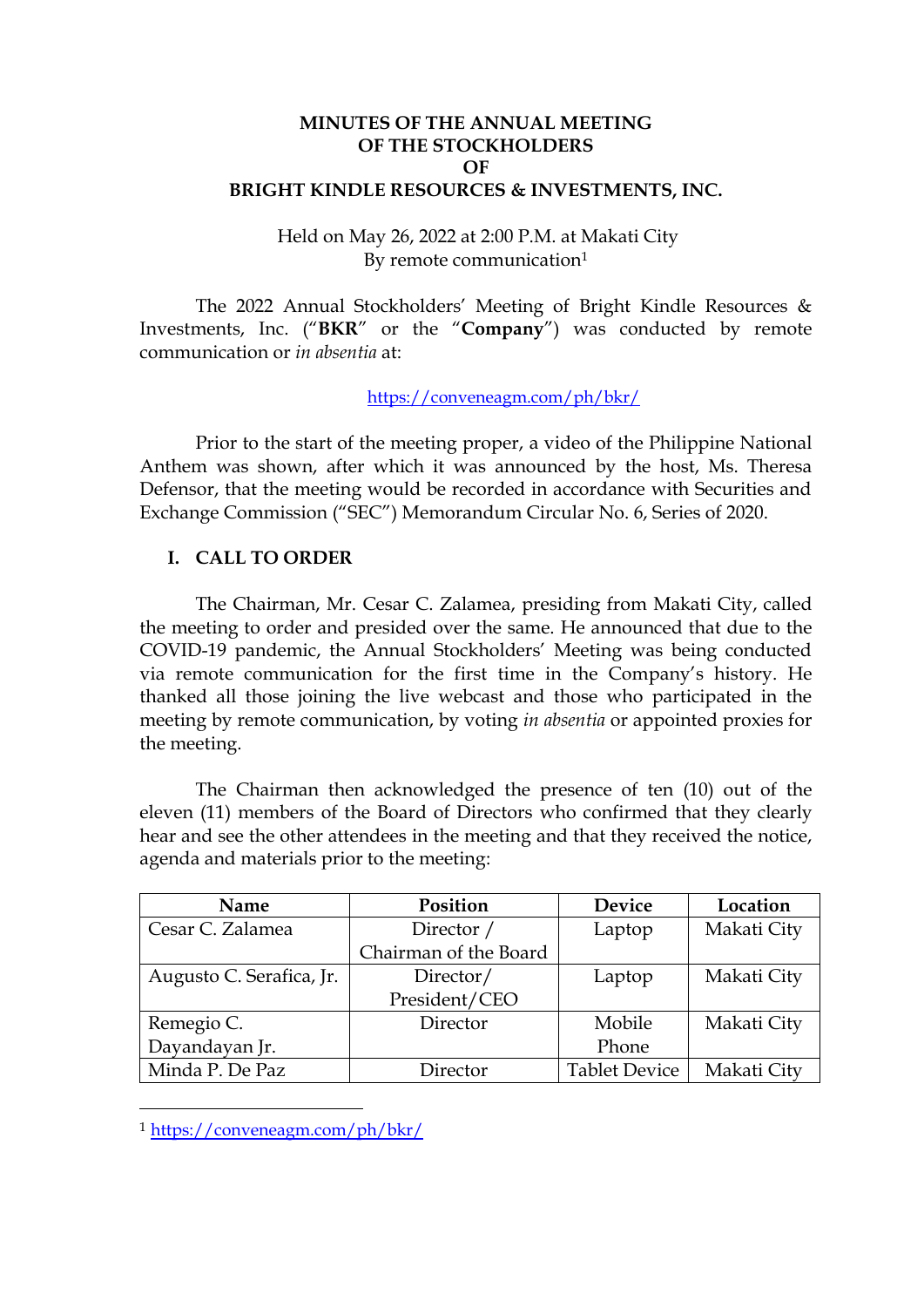| Jesse H. T. Andres    | Director                    | Mobile  | Makati City |
|-----------------------|-----------------------------|---------|-------------|
|                       |                             | Phone   |             |
| Edgar<br>A.<br>Dennis | Director                    | Laptop  | Makati City |
| Padernal              |                             |         |             |
| Rolando S. Santos     | Director/SVP                | Desktop | Makati City |
|                       | Treasurer                   |         |             |
| Hermogene H. Real     | Director / Asst.            | Laptop  | Parañaque   |
|                       | Corporate Secretary         |         | City        |
| Kwok Yam Ian Chan     | <b>Independent Director</b> | Laptop  | Makati City |
| Rhodora L. Dapula     | <b>Independent Director</b> | Laptop  | Makati City |

#### **II. PROOF OF NOTICE AND CERTIFICATION OF QUORUM**

The Corporate Secretary, Maila G. De Castro, reported that pursuant to SEC Notice dated 20 April 2020, the notice (or "**Notice**") of the meeting was published in print and online format in the business section of the Daily Tribune and Manila Standard, both newspapers of general circulation, for two (2) consecutive days at least twenty one (21) days before the meeting. A copy of the Notice, together with the Definitive Information Statement, minutes of the previous meeting, and other documents related to this meeting were also made accessible through the Company's website and the meeting portal.

Qualified stockholders who successfully registered within the prescribed period were included in the determination of quorum. By voting *in absentia* or by proxy or by participating remotely in this meeting, a stockholder was deemed present for purposes of determining quorum.

Based on this, the Corporate Secretary certified that there were present at the meeting stockholders owning at least 1,260,220,989 shares representing at least 82.45% of the outstanding capital stock of the Company. Therefore, there was a quorum for the transaction of business.

The Chairman then said that while the Company was holding the meeting virtually, the Company had taken steps to ensure that the stockholders would have an opportunity to participate in the meeting to the same extent as they would have had the meeting been done in person. In this regard, the Corporate Secretary explained the participation and voting procedures adopted for the meeting. She stated that under the Company's By-Laws, every stockholder shall be entitled to one vote for each share of stock standing in his/her name in the books of the Company. For the election of directors, each stockholder may cumulate his/her votes.

Stockholders who successfully registered for the meeting were given the opportunity to cast their votes by voting *in absentia* or by proxy. There were five (5) items for approval excluding the adjournment, as indicated in the agenda set out in the Notice. The proposed resolutions for each of these items would be read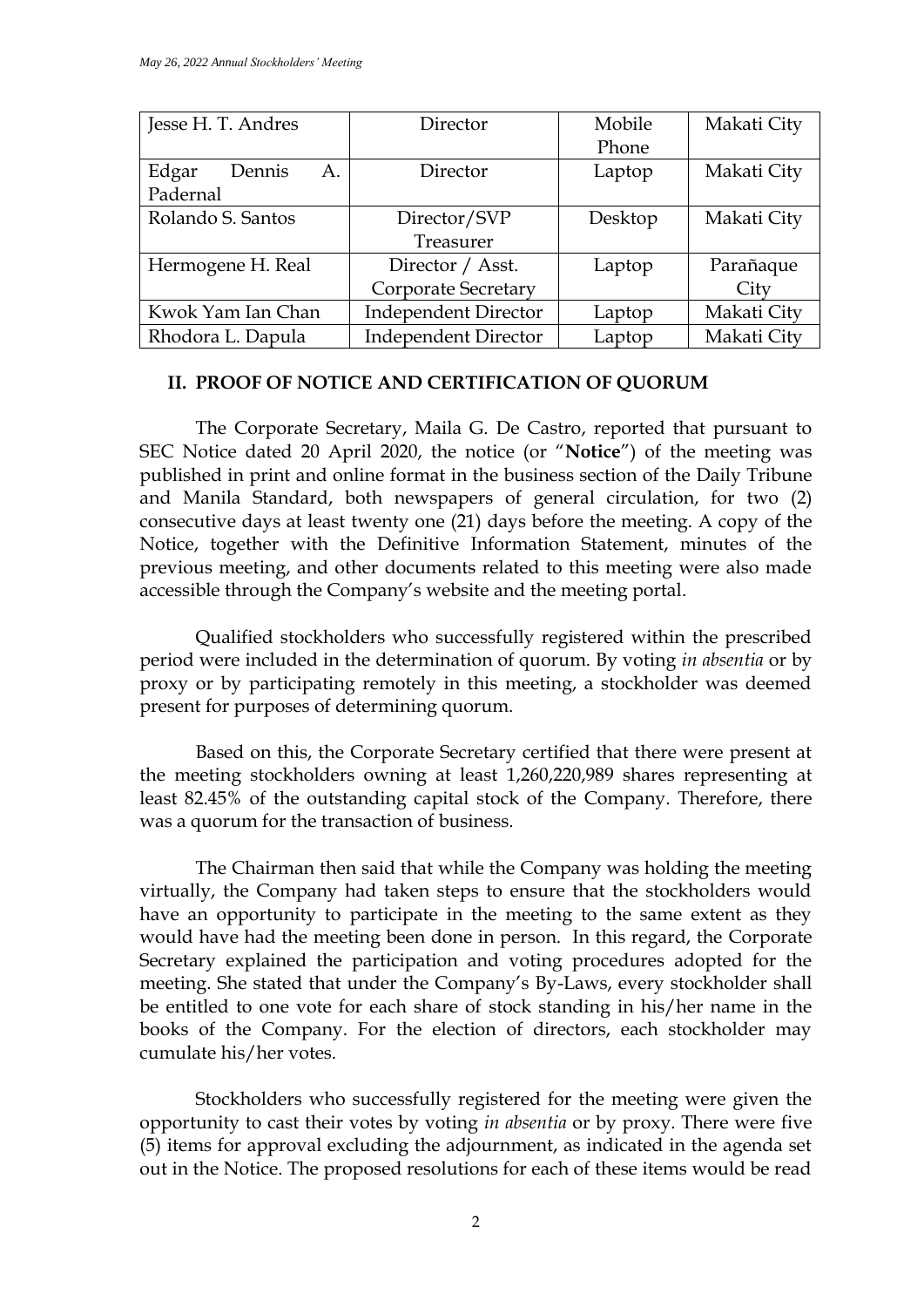out and flashed on the screen during the meeting when the proposal to approve the resolution was presented.

For all items in the agenda to be approved in the meeting other than the election of directors, the stockholders had the option to either vote in favor of or against a matter for approval, or to abstain. For the election of directors, the stockholders had the option to vote their shares for each of the nominees, not vote for any nominee, or vote for one or some nominees only, in such number of shares as the stockholders prefer; provided that the total number of votes cast did not exceed the number of shares owned by them multiplied by the number of directors to be elected.

Votes received through ballots or by proxy forms were validated by Stock Transfer and Services, Inc., the Company's Stock and Transfer Agent. The results of the voting, with full details of the affirmative and negative votes, as well as abstentions, were set out in Annex "A" of these Minutes.

For all items in the agenda approved at the meeting other than the election of directors, the vote of the stockholders representing at least a majority of the outstanding capital stock was sufficient to approve the matter. For the election of directors, the eleven (11) nominees receiving the highest number of votes would be declared the duly elected members of the Board of Directors for the current term.

Finally, the Corporate Secretary explained that stockholders, once successfully registered, were also given an opportunity to raise questions or express comments limited to the agenda items by submitting the same through the meeting portal or by e-mail. She stated that Management would endeavor to reply to these questions or address these comments at the end of the meeting. Questions not answered would be answered by email.

The Corporate Secretary announced that out of the issued and outstanding capital stock, there were present, in person and by proxy, stockholders owning at least 1,260,220,989 shares representing at least 82.45% of the outstanding capital stock. (The list of attendees and proxies is available at the office of the Corporation). She then certified that there was a quorum for the transaction of business.

# **III.APPROVAL OF THE MINUTES OF PREVIOUS ANNUAL STOCKHOLDERS' MEETING**

The next item of business was the approval of the minutes of the previous meeting of the stockholders held on December 15, 2021, an electronic copy of which was made available at the Company's website.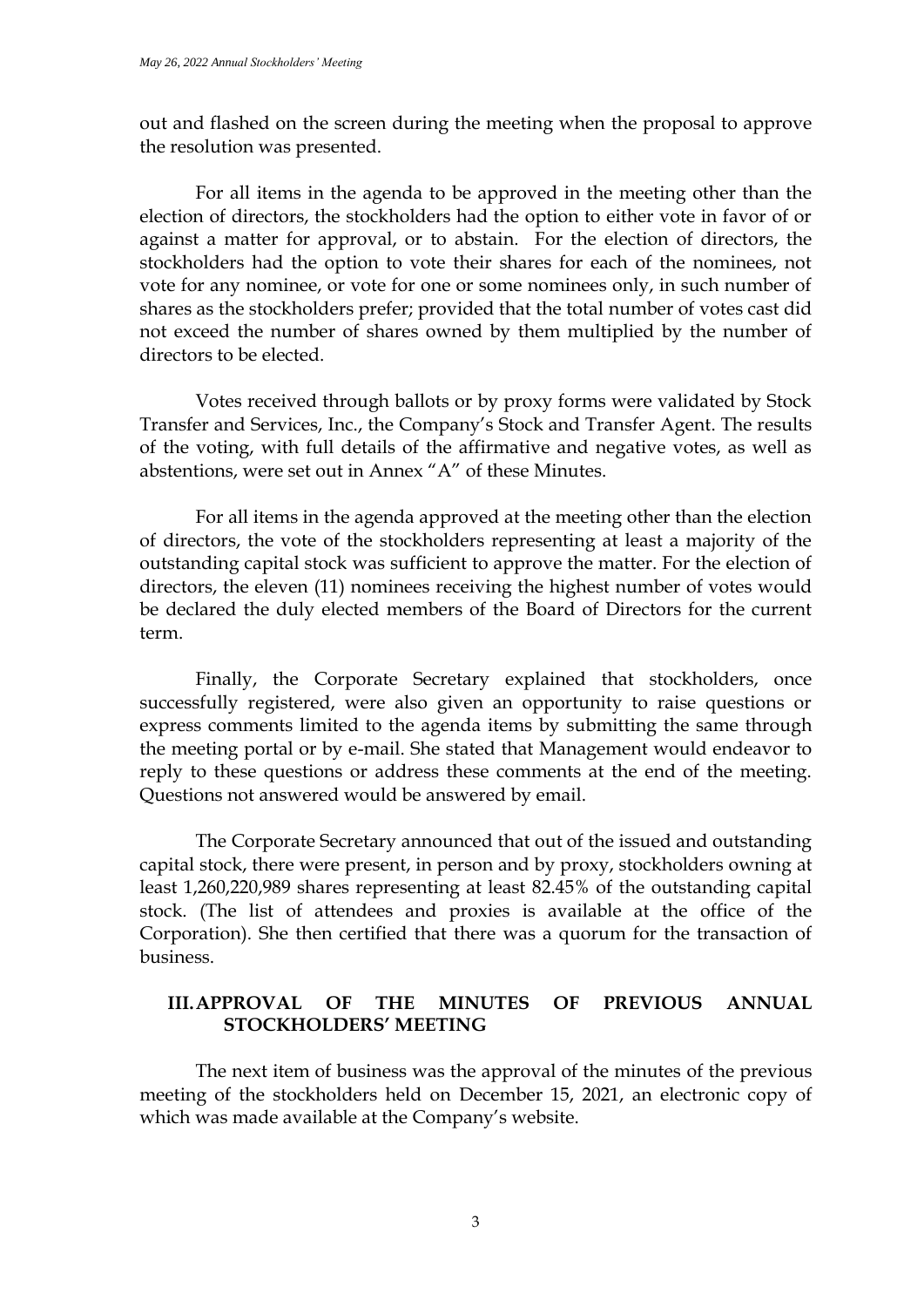The Corporate Secretary presented Management's proposal to adopt the following resolution approving the minutes of the annual stockholders' meeting held on December 15, 2021:

**Resolution No. S-1-2022-001**

"**RESOLVED**, that the minutes of the Annual Stockholders' Meeting of the Corporation held on December 15, 2021 be, as it is hereby, approved."

Thereafter, the Corporate Secretary announced that stockholders owning at least 1,260,220,989 shares representing at least 82.45% of the outstanding capital stock approved the resolution while zero shares voted against and zero shares abstained on the motion. It was noted that the affirmative votes were sufficient to approve the resolution.

# **IV. APPROVAL OF MANAGEMENT REPORT AND AUDITED FINANCIAL STATEMENTS FOR THE YEAR ENDED DECEMBER 31, 2021**

The next matter on the agenda was the approval of the management report and audited financial statements. The President, Mr. Augusto C. Serafica, Jr., reported on the Company's operational highlights and financial results, the audited financial statements for the year ended December 31, 2021, and interim period financial report.

After the report, the Corporate Secretary presented management's proposal to adopt the following resolution, approving the annual report of management as presented by the Chairman and the audited financial statements for the year ended December 31, 2021:

**Resolution No. S-1-2022-002**

"**RESOLVED**, that the Management Report as presented by the Chairman and the Corporation's audited financial statements for year ended December 31, 2021 be, as it is hereby, approved."

Thereafter, the Corporate Secretary announced that stockholders owning at least at least 1,260,220,989 shares representing at least 82.45% of the outstanding capital stock voted in favor of approving the resolution while zero shares voted against and zero shares abstained on the motion. It was noted that the affirmative votes were sufficient to approve the resolution.

# **V. RATIFICATION OF MANAGEMENT'S ACTS**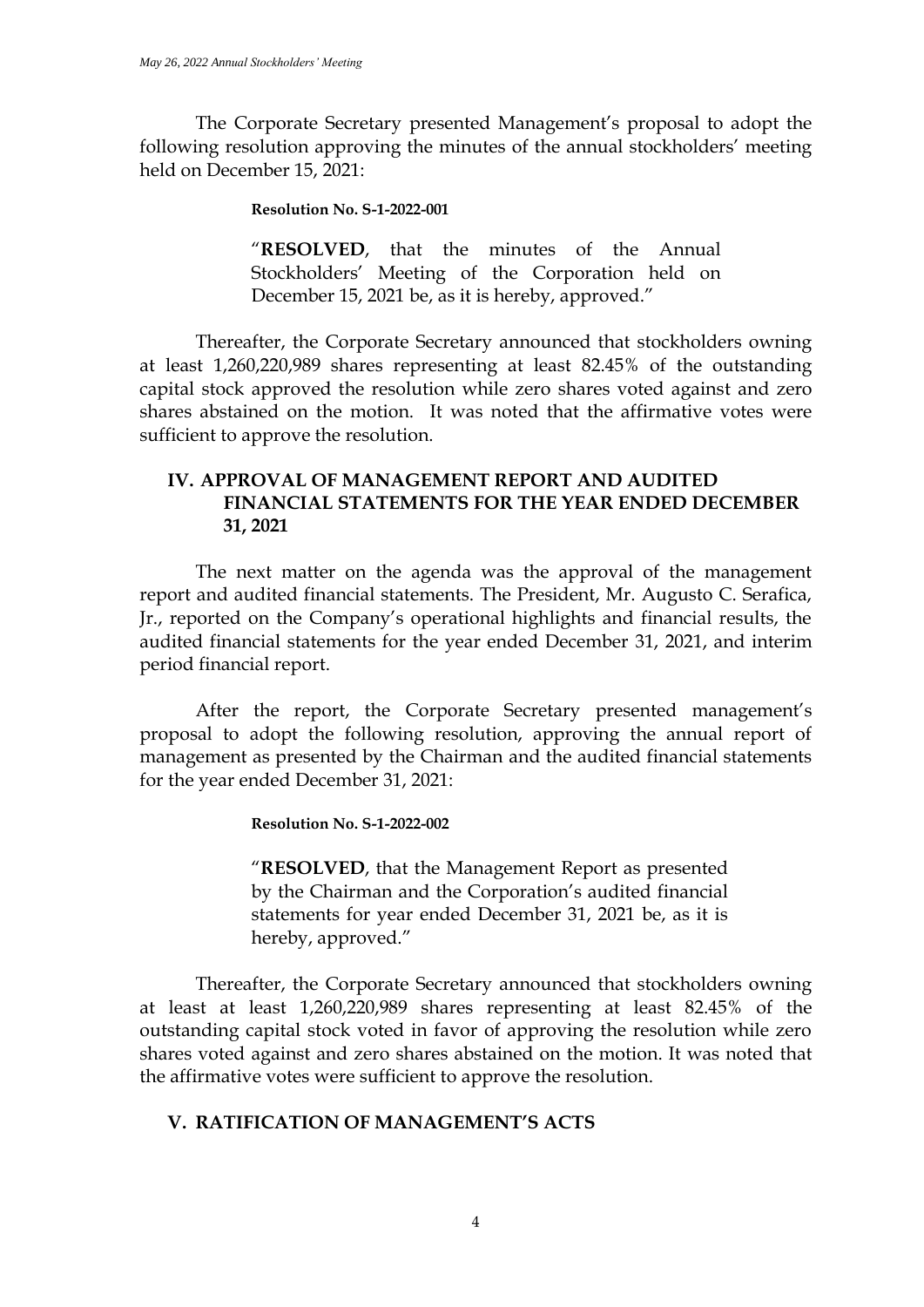The next item was the ratification and approval of the acts of management and directors of the Corporation undertaken from the date of the last stockholders' meeting to date. The Chairman stated that a summary of the acts of the Board and management for ratification was flashed on the screen.

Thereafter, the Corporate Secretary presented Management's proposal to adopt the following resolution, ratifying all acts, contracts, resolutions, and deeds authorized and entered into by the management and the Board of Directors from the last annual stockholders' meeting up to the present:

#### **Resolution No. S-1-2022-003**

**"RESOLVED,** that all acts, proceedings, transactions, contracts, agreements, resolutions and deeds, authorized and entered into by the Board of Directors, Management and/or Officers of Bright Kindle Resources & Investments, Inc. from the date of the last annual stockholders' meeting up to the present, be as they are hereby, ratified, confirmed and approved."

Thereafter, the Corporate Secretary announced that stockholders owning at least 1,260,220,989 shares representing at least 82.45% of the outstanding capital stock voted in favor of the resolution while zero shares voted against and zero shares abstained on the motion. It was noted that the affirmative votes were sufficient to approve the resolution.

## **VI. ELECTION OF DIRECTORS**

The next matter on the agenda was the election of the members of the Board of Directors.

The Corporate Secretary stated that under the SIXTH Article of the Company's Articles of Incorporation, there were eleven (11) seats in the Board of Directors. She explained that under existing SEC rules, the Corporation was required to have at least two (2) independent directors. The SEC rules provided that all nominations for director shall be submitted to and evaluated by the Nominations and Compensation Committee, the powers of which are exercised by the Company's Nominations and Corporate Governance Committee. Nominations for Independent Directors shall appear in the Final List of Candidates set forth in the Definitive Information Statement, and no other nominations shall be entertained.

The Corporate Secretary noted that the Company received a total of nine (9) nominations for Regular Directors, and two (2) for Independent Directors. She explained that nominees receiving the highest number of votes for the 9 available seats for Regular Director, and for the 2 available seats for Independent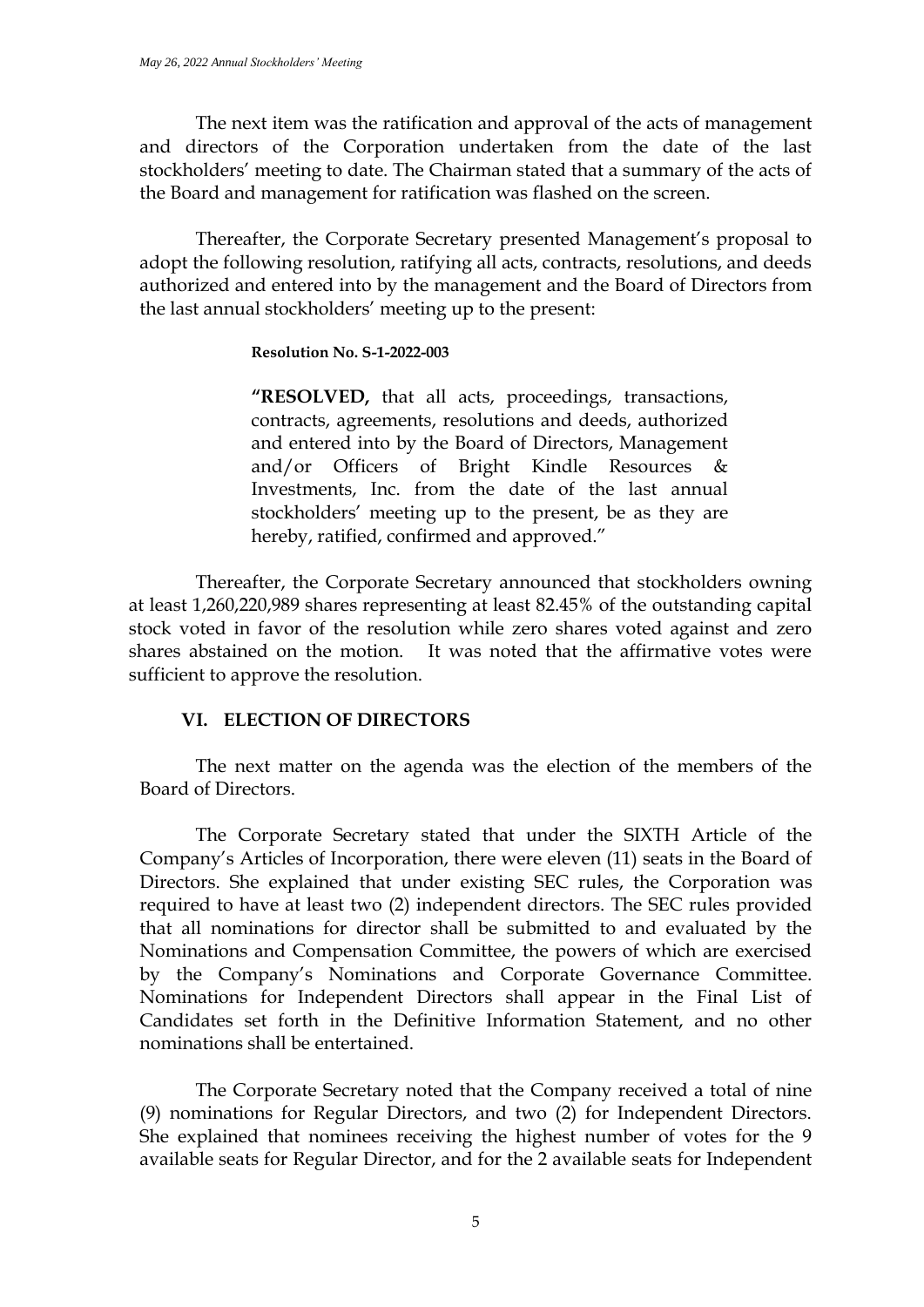Director, would be declared as the duly elected members of the Board of Directors for 2022-2023.

She announced the names of the following nominees for regular and independent directors and that full details of the background and qualifications of the nominees were disclosed in the Company's Definitive Information Statement:

For Regular Directors:

- 1. CESAR C. ZALAMEA
- 2. AUGUSTO C. SERAFICA, JR.
- 3. HERMOGENE H. REAL
- 4. JESSE H.T. ANDRES
- 5. MINDA P. DE PAZ
- 6. REMEGIO C. DAYANDAYAN, JR.
- 7. ROLANDO S. SANTOS
- 8. CLARK A. BANAAG
- 9. EDGAR DENNIS A. PADERNAL

and as Independent Directors: 10. KWOK YAM IAN CHAN 11. RHODORA L. DAPULA

At the Chairman's request, the Corporate Secretary announced that based on the tabulation and validation by the Company's stock and transfer agent, stockholders owning at least 1,260,220,989 shares representing at least 82.45% of the outstanding capital stock, voted to elect all the eleven (11) candidates to the Board of Directors. The above eleven (11) candidates were therefore declared as the duly elected members of the Board of Directors of the Company for the term 2022-2023 to act as such until their successors are duly elected and qualified.

## **VII. APPOINTMENT OF EXTERNAL AUDITOR**

The Chairman stated that the next item in the agenda was the appointment of the Company's external auditor for the current year.

The Corporate Secretary informed the stockholders that the Audit, Risk Oversight, and Related Party Transactions Committee reviewed the qualifications and performance of the Company's current external auditor, Reyes Tacandong & Company, and endorsed its reappointment for the current year.

The Corporate Secretary then presented Management's proposal to adopt the following resolution, reappointing Reyes Tacandong & Company as the Company's external auditor for the current year:

#### **Resolution No. S-1-2022-004**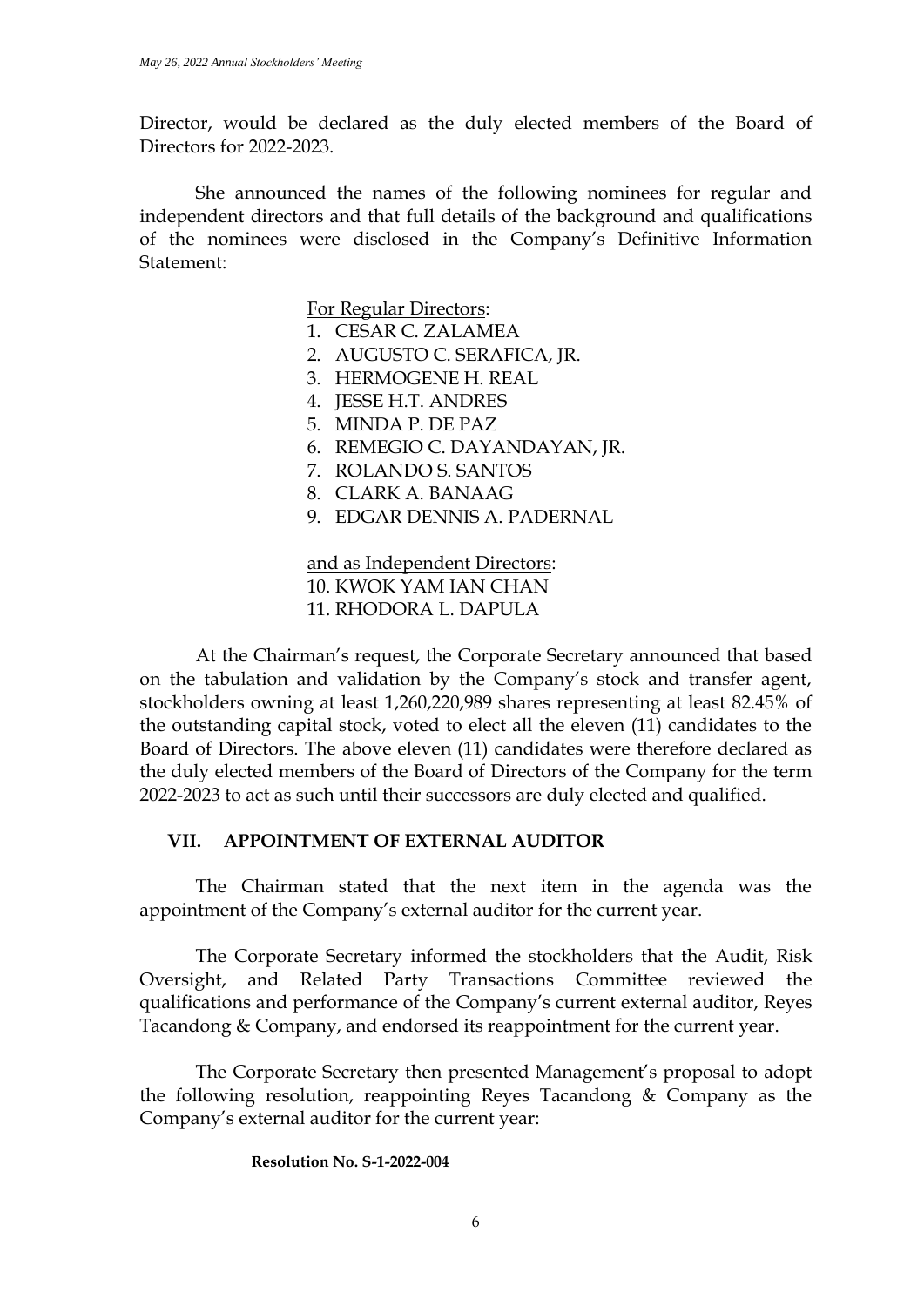"**RESOLVED**, that the accounting firm of Reyes Tacandong & Company be re-appointed external auditors of the Corporation for the year 2022-2023."

Thereafter, she announced that that stockholders owning at least 1,260,220,989 shares representing at least 82.45% of the outstanding capital stock, voted in favor of approving the resolution while zero shares voted against and zero shares abstained on the motion. It was noted that the affirmative votes were sufficient to approve the resolution.

## **VIII. OTHER MATTERS**

The Chairman inquired whether any questions were raised or comments made on the agenda, by email or through the meeting portal.

The Corporate Secretary replied that no questions or comments were received by email through the meeting portal prior to and during the meeting.

#### **IX. ADJOURNMENT**

There being no other matters on the agenda, the Chairman adjourned the meeting. He then conveyed his wishes for the safety and good health of the stockholders and their families.

## **ATTESTED BY:**

**MR. CESAR C. ZALAMEA** Chairman of the Meeting

**ATTY. MAILA G. DE CASTRO** Corporate Secretary

**ATTY. KENNETH PETER D. MOLAVE** Co-Asst. Corporate Secretary